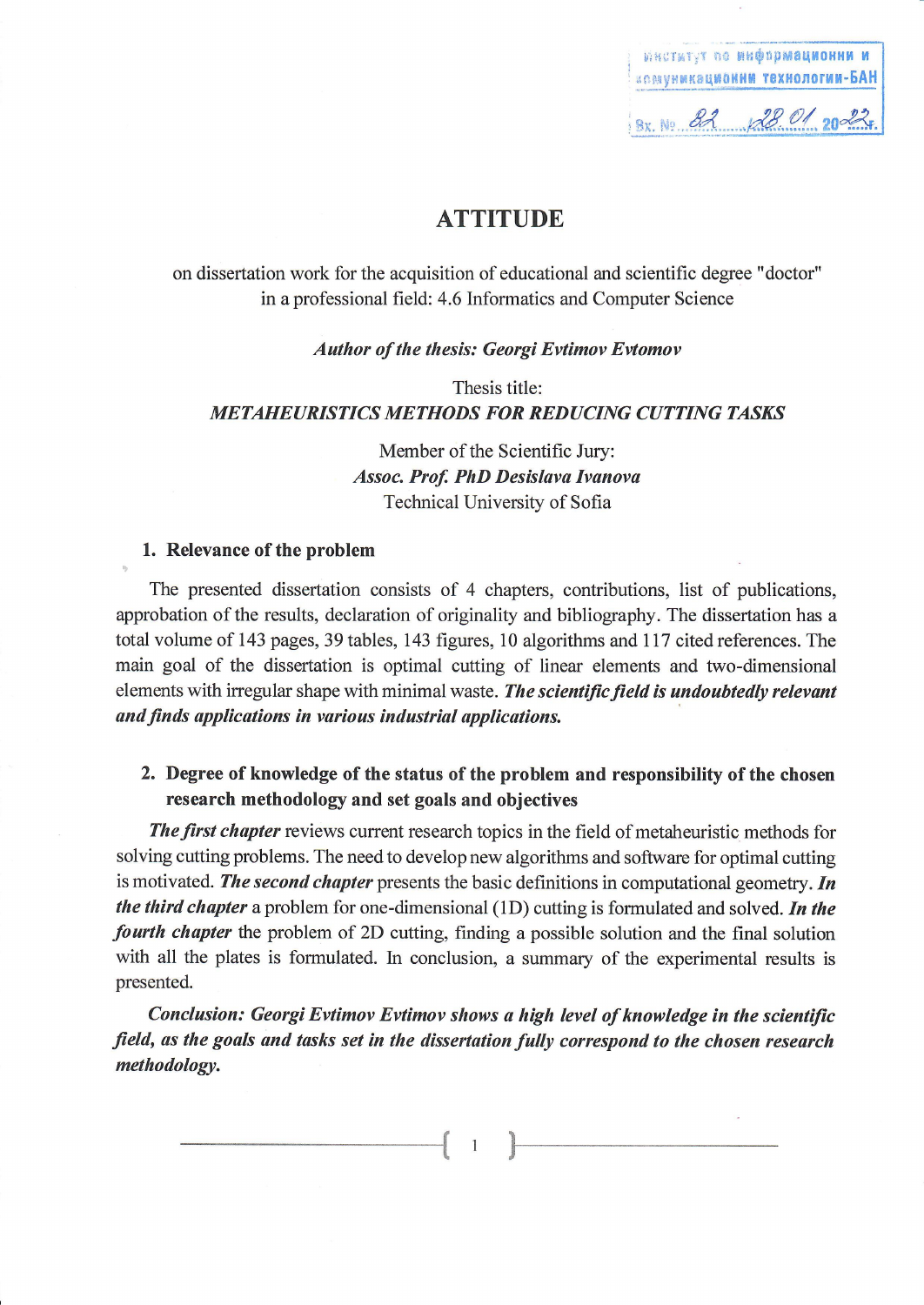#### **3. Contributions**

The contributions in the dissertation can be divided into scientific and applied:

### *SCIENTIFIC:*

- 1. An algorithm for optimal cutting in one-dimensional space has been developed.
- 2. An algorithm for optimal cutting in two-dimensional space has been developed.
- 3. A method for two-dimensional cutting based on hybrid optimization has been developed.

# *АPPLIED:*

- 4. A software implementation of the algorithm for one-dimensional cutting has been made.
- 5. A software implementation of the two-dimensional cutting algorithm has been made.

#### **4. Dissertation publications**

Georgi Evtimov Evtimov has presented 7 publications related to the dissertation. All publications are presented at renowned scientific forums. Four of the publications are indexed in the global scientific database "Scopus". In addition, citations of the dissertation's publications related to the dissertation have been noted. *The publications presented by Georgi Evtimov Evtimov fully cover the requirements for obtaining the educational and scientific degree "doctor" in the professional field 4.6 Informatics and Computer Science.*

## **5. Opinion and recommendations**

The dissertation is written at a high level. The abstract contains the basic information and accurately and clearly reflects the contributions to the dissertation. *Questions*:

 $\checkmark$  In your opinion, what would be the challenges in parallelizing the proposed software solution for graphics accelerators? What would be the potential benefits?

2